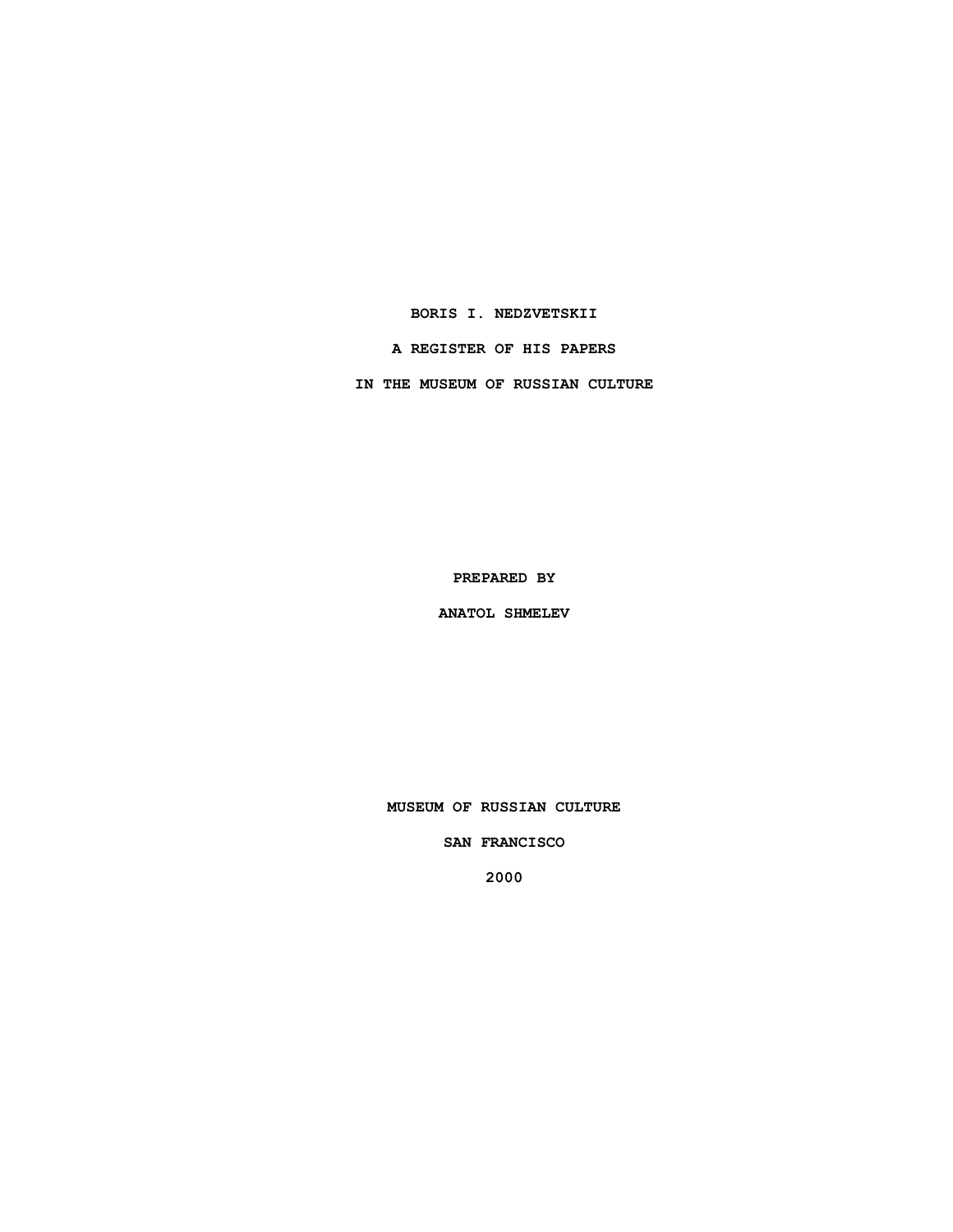### **SCOPE AND CONTENT NOTE**

#### **BORIS I. NEDZVETSKII PAPERS**

**This collection contains the papers of Boris I. Nedzvetskii, an émigré active in scouting and monarchist organizations. In the subject file, of particular interest are the records of the Natsional'naia organizatsiia russkikh razvedchikov in China and the materials relating to the internment of Russian refugees from China at the Tubabao camp in the Philippines. The latter materials include also a number of issues of rare Tubabao information bulletins.** 

**Detailed processing and preservation microfilming for these materials were made possible by a generous grant from the National Endowment for the Humanities and by matching funds from the Hoover Institution and Museum of Russian Culture. The grant also provides depositing a microfilm copy in the Hoover Institution Archives. The original materials and copyright to them (with some exceptions) are the property of the Museum of Russian Culture, San Francisco. A transfer table indicating corresponding box and reel numbers is appended to this register.**

**The Hoover Institution assumes all responsibility for notifying users that they must comply with the copyright law of the United States (Title 17 United States Code) and Hoover Rules for the Use and Reproduction of Archival Materials.**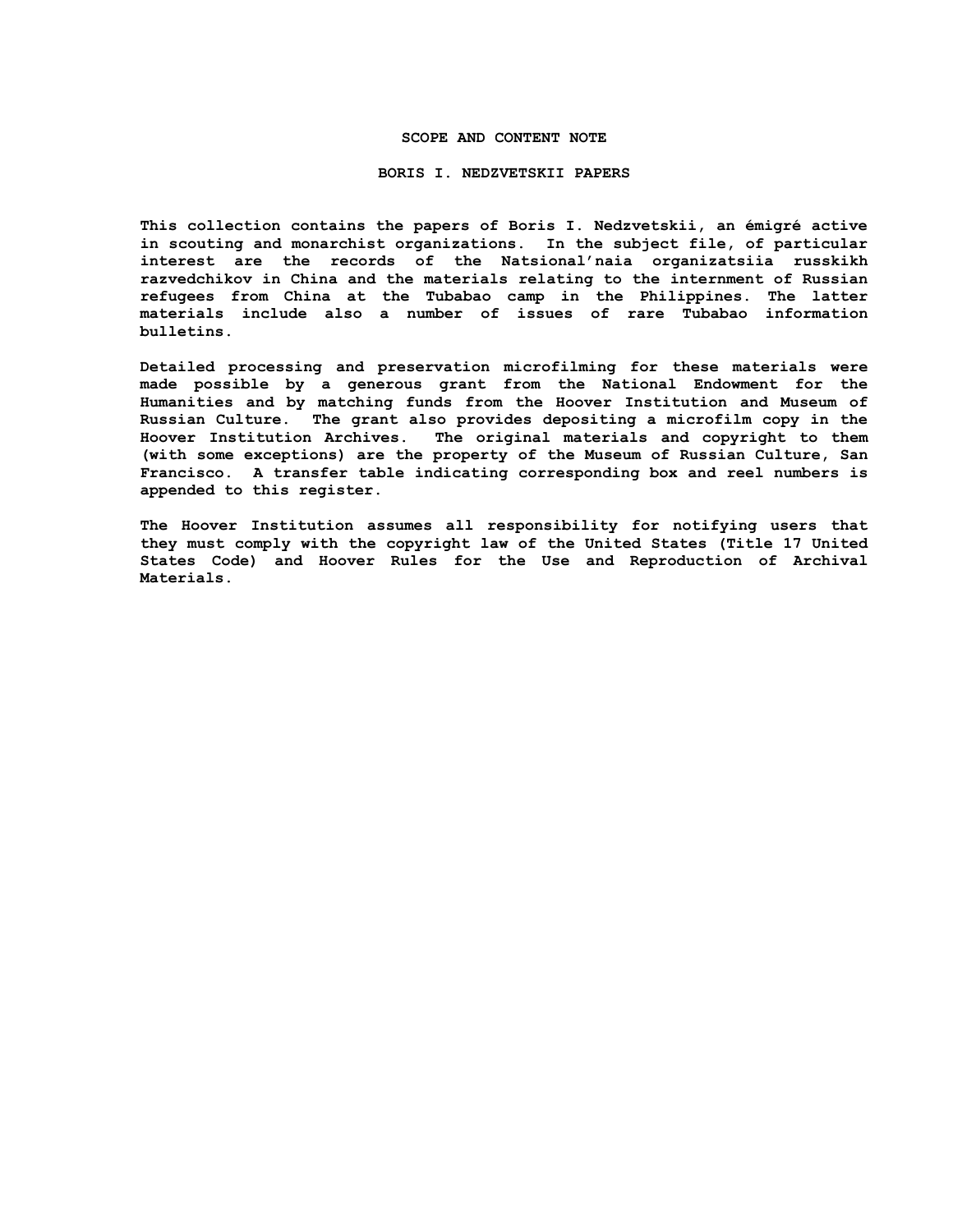## **REGISTER**

# **BORIS I. NEDZVETSKII PAPERS**

## **SERIES DESCRIPTION:**

| Box Nos        | Series                                                                                                              |
|----------------|---------------------------------------------------------------------------------------------------------------------|
| $1 - 2$        | SUBJECT FILE, 1904-1970. Correspondence, orders, writings<br>and printed matter, arranged alphabetically by heading |
| $\overline{2}$ | MEMORABILIA, n.d. Souvenir patches depicting Russian<br>warships. Not filmed                                        |